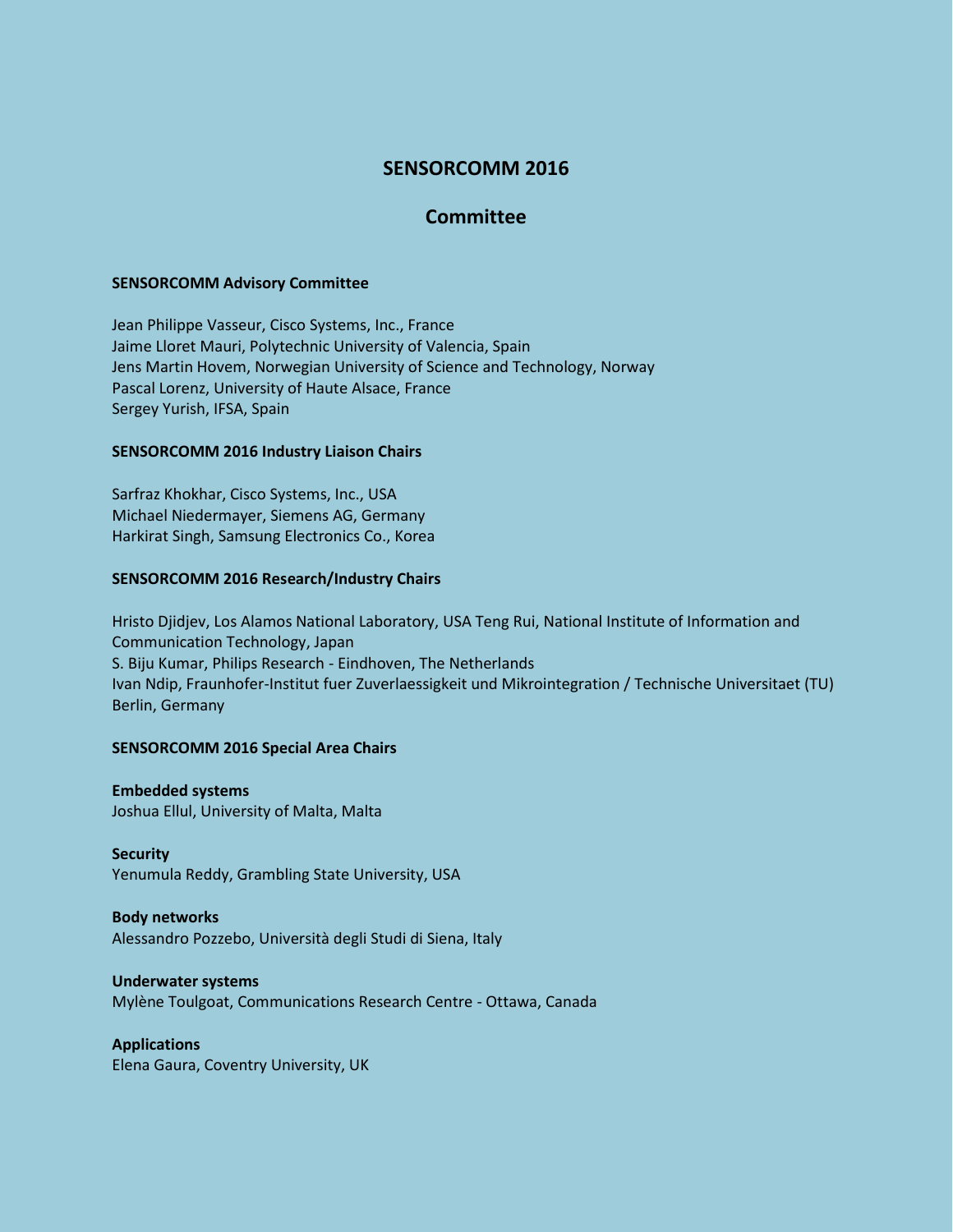### **Social sensing**

Abdulrahman Alarifi, King Abdulaziz City for Science and Technology (KACST), Kingdom of Saudi Arabia

## **Atmospheric Icing and Sensing**

Muhammad Shakeel Virk, Narvik University College, Norway

# **SENSORCOMM 2016 Technical Program Committee**

Qusai Al-Hamdan, University of the Highlands & Islands, Perth College, UK Aziz Al-Mahadin, Mu'tah University, Jordan Abdulrahman Alarifi, Computer Research Institute - King Abdulaziz City for Science and Technology, Saudi Arabia Carlo Alberto Boano, Graz University of Technology, Austria Mothanna Alkubeily, Université de Technologie de Compiègne, France Boushra Alkubily, Université de Technologie de Compiègne, France Maykel Alonso Arce, CEIT and Tecnun (University of Navarra), Spain Mansour Alsaleh, King Abdulaziz City for Science and Technology (KACST), Saudi Arabia Adil Al-Yasiri, University of Salford, UK Isabelle Augé-Blum, INSA Lyon - Laboratoire CITI -Villeurbanne, France Sebastian Bader, Mid Sweden University, Sweden Dominique Barthel, Orange Labs Division R&D - Meylan, France Majid BayaniI Abbasy, Universidad Nacional de Costa Rica, Costa Rica Rezaul K Begg, Victoria University, Australia Paolo Bellavista, University of Bologna, Italy Stephan Benecke, Technische Universitaet Berlin | Fraunhofer Institut Zuverlässigkeit und Mikrointegration, Germany Mingsong Bi, Samsung Research America, USA Karabi Biswas, Indian Institute of Technology - Kharagpur, India Alessandro Bogliolo, University of Urbino, Italy David Boyle, Imperial College London, UK Lina Brito, Madeira Interactive Technologies Institute (M-ITI) - University of Madeira, Portugal Ioannis Broustis, AT&T Labs Research, U.S.A Tiziana Calamoneri, "La Sapienza" Università di Roma, Italy Maria-Dolores Cano Baños, Technical University of Cartagena, Spain Juan Vicente Capella Hernández, Universidad Politécnica de Valencia, Spain Alexandru Caracas, IBM Research - Zurich, Switzerland Matteo Ceriotti, University of Duisburg-Essen, Germany Amitava Chatterjee, Jadavpur University, India Sang H. Choi, NASA Langley Research Center, USA Hugo Coll Ferri, Polytechnic University of Valencia, Spain Daniel Curiac, "Politehnica" University of Timisoara, Romania David Cuartielles, Malmö University, Sweden Juarez Bento da Silva, Universidade Federal de Santa Catarina, Brazil Debabrata Das, International Institute of Information Technology - Bangalore, India Danco Davcev, University for Information Science & Technology "St. Paul the Apostle" - Ohrid, Republic of Macedonia Eli De Poorter, Ghent University - iMinds, Belgium Jerker Delsing, Lulea University of Technology, Sweden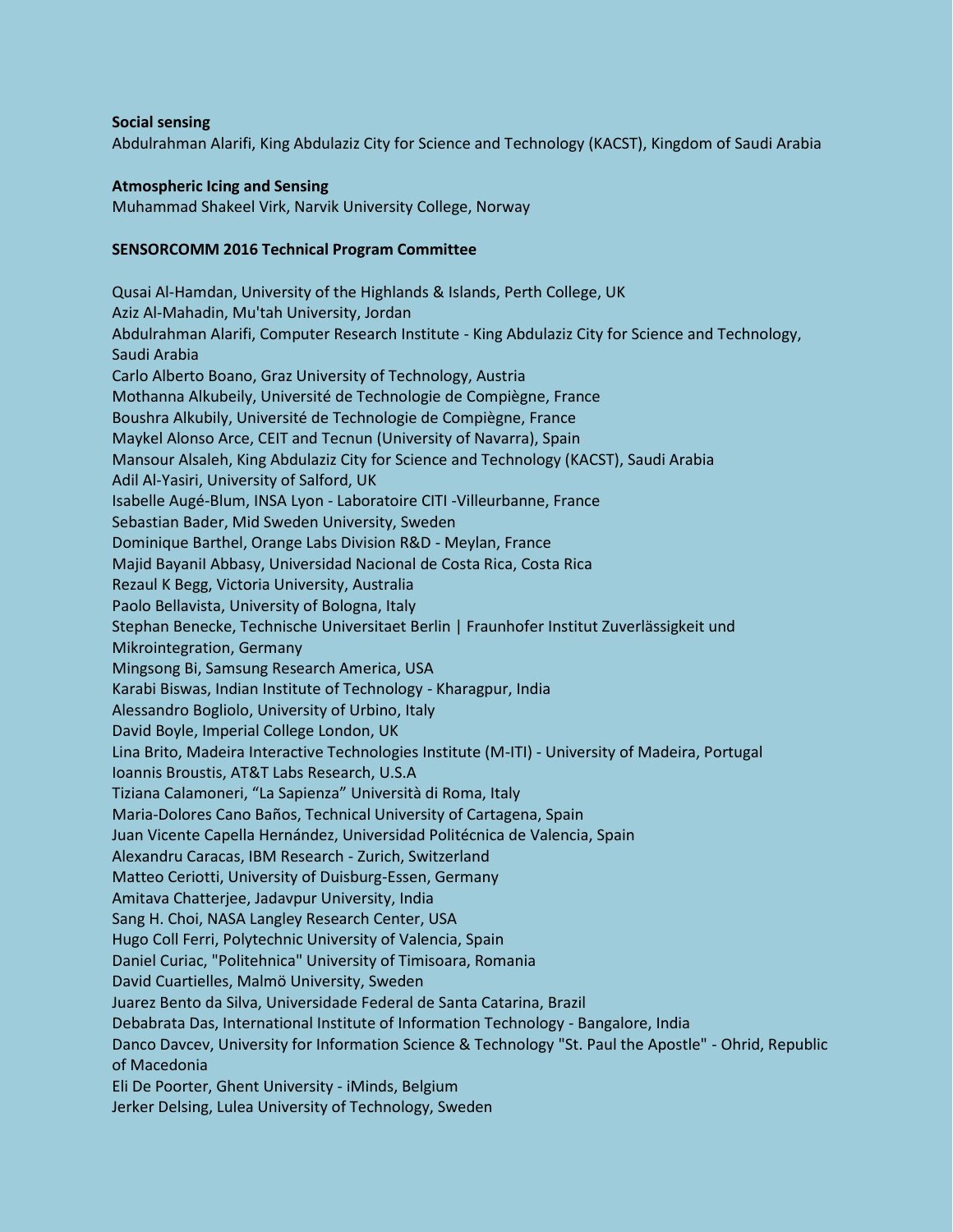Behnam Dezfouli, University of Iowa, USA Akshaye Dhawan, Ursinus College, USA Vincenzo Di Lecce, Politecnico di Bari, Italy Mari Carmen Domingo, Barcelona Tech University, Spain Wan Du, Nanyang Technological University (NTU), Singapore Sylvain Durand, LIRMM/Université Montpellier II, France Imad H. Elhajj, American University of Beirut, Lebanon Joshua Ellul, University of Malta, Malta Vincent Emeakaroha, University College Cork, Ireland Xiang Fei, Coventry University, UK Paulo Felisberto, Institut for Systems and Robotics-Lisbon / Universidade do Algarve, Portugal Gianluigi Ferrari, University of Parma, Italy Armando Ferro Vázquez, Universidad del País Vasco - Bilbao, Spain Paul Fortier, University of Massachusetts Dartmouth, USA Leonardo Franco, Universidad de Malaga, Spain Pedro Furtado, University of Coimbra, Portugal Elena Gaura, Coventry University, UK Hamid Gharavi, National Institute of Standards and. Technology (NIST) - Gaithersburg, USA Chris Gniady, University of Arizona, USA Stephane Grumbach, INRIA, France Jayavardhana Gubbi, TCS Innovation Labs, India Per Gunningberg, Uppsala University, Sweden Jianlin Guo, Mitsubishi Electric Research Laboratories - Cambridge, USA Malka N. Halgamuge, The University of Melbourne, Australia Mohammad Hammoudeh, Manchester Metropolitan University, UK Vincent Huang, Ericsson Research - Stockholm, Sweden Muhammad Ali Imran, University of Surrey, U.K. Abhaya Induruwa, Canterbury Christ Church University, UK Vasanth Iyer, International Institute of Information Technology, India Shaghayegh Jaberi, Islamic Azad University - Tehran, Iran Imad Jawhar, United Arab Emirates University - Al Ain, UAE Zhen Jiang, West Chester University, USA Miao Jin, University of Louisiana at Lafayette, U.S.A. Adrian Kacso, University of Siegen, Germany Kyoung-Don Kang, Binghamton University, USA Reinhardt Karnapke, Brandenburg University of Technology Cottbus – Senftenberg, Germany Dimitrios A. Karras, Chalkis Institute of Technology, Hellas Fotis Kerasiotis, University of Patras / Rio-Patras, Greece Yaser Khamayseh, Jordan University of Science and Technology, Jordan Abdelmajid Khelil, Huawei European Research Center, Germany Sarfraz Khokhar, Cisco Systems Inc., USA Kwangsoo Kim, Electronics and Telecommunications Research Institute (ETRI), Korea Boris Kovalerchuk, Central Washington University, USA Thorsten Kramp, IBM Research Zurich, Switzerland Dilip Krishnaswamy, Qualcomm Research - San Diego, U.S.A. Danny Krizanc, Wesleyan University - Middletown, USA Sisil Kumarawadu, University of Moratuwa, Sri Lanka Erlend Larsen, The Norwegian Defence Research Establishment (FFI) - Kjeller, Norway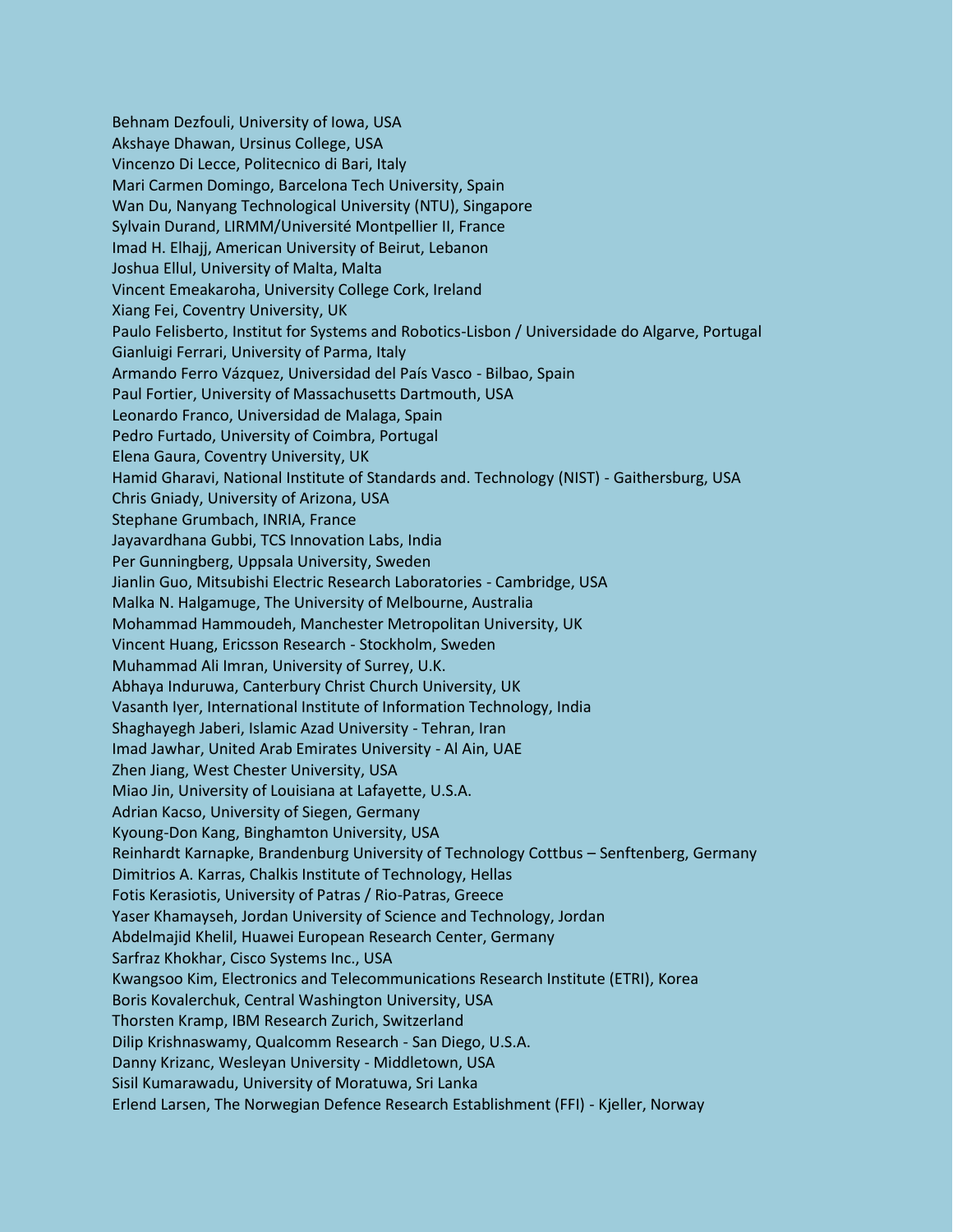Seongsoo Lee, Soongsil University - Seoul, Korea Pierre Leone, University of Geneva, Switzerland Jacek Lewandowski, Coventry University, UK Shen Li, University of Illinois at Urbana-Champaign, USA Xiuqi Li, University of North Carolina at Pembroke, U.S.A Chiu-Kuo Liang, Chung Hua University - Hsinchu, Taiwan Qilian Liang, University of Texas at Arlington, USA Weifa Liang, Australian National University - Canberra, Australia Chun-Lung Lin, Industrial Technology Research Institute (ITRI) Hsinchu, Taiwan Thomas Lindh, STH/KTH - Stockholm, Sweden André Luiz Lins de Aquino, Federal University of Ouro Preto, Brazil Aihua Liu, Qingdao Institute of Bioenergy & Bioprocess Technology - Chinese Academy of Sciences, China Hai Liu, Hong Kong Baptist University, Hong Kong Jaime Lloret Mauri, Polytechnic University of Valencia, Spain Elsa María Macías López, University of Las Palmas de Gran Canaria, Spain Abdallah Makhoul, Université de Besancon - Belfort, France Gianfranco Manes, University of Florence, Italy Vladimir Marbukh, NIST, USA Andrew Markham, University of Oxford, UK José Ramiro Martínez de Dios, University of Seville, Spain Francisco Martins, University of Lisbon, Portugal Kovatsch Matthias, ETH Zurich, Switzerland Natarajan Meghanathan, Jackson State University, USA Fabien Mieyeville, Ecole Centrale Lyon - INL (Institute of Nanotechnology of Lyon), France Nader Mohamed, Middleware Technologies Lab., Bahrain Jose M. Moya, Universidad Politécnica de Madrid, Spain Mohammad Mozumdar, California State University, Long Beach, USA Abderrahmen Mtibaa, Texas A&M University, U.S.A. Umair Najeeb Mughal, ColdTech RT3 Institute of Industrial Technology | Arctic University of Norway, Norway Mohamad Y. Mustafa, Narvik University College, Norway Leonid Naimark, BAE Systems, USA Deok Hee Nam, Wilberforce University, USA Mahmuda Naznin, Bangladesh University of Engineering and Technology - Dhaka, Bangladesh Ivan Ndip, Fraunhofer-Institut fuer Zuverlaessigkeit und Mikrointegration / Technische Universitaet (TU) Berlin, Germany Sarmistha Neogy, Jadavpur University, India Edith C.-H. Ngai, Uppsala University, Sweden Michael Niedermayer, Siemens AG, Germany Shahriar Nirjon, University of North Carolina at Chapel Hill, USA Gregory O'Hare, University College Dublin (UCD), Ireland Brendan O'Flynn, Tyndall National Institute/University College Cork, Ireland Cyril Onwubiko, Research Series Ltd., UK Knut Øvsthus, Bergen University College, Norway Carlos Enrique Palau Salvador, Universidad Politecnica de Valencia, Spain Sung-Joon Park, Gangneung-Wonju National University, South Korea Lorena Parra Boronat, Universitat Politécnica de Valencia (UPV), Spain Eros Pasero, Politecnico di Torino, Italy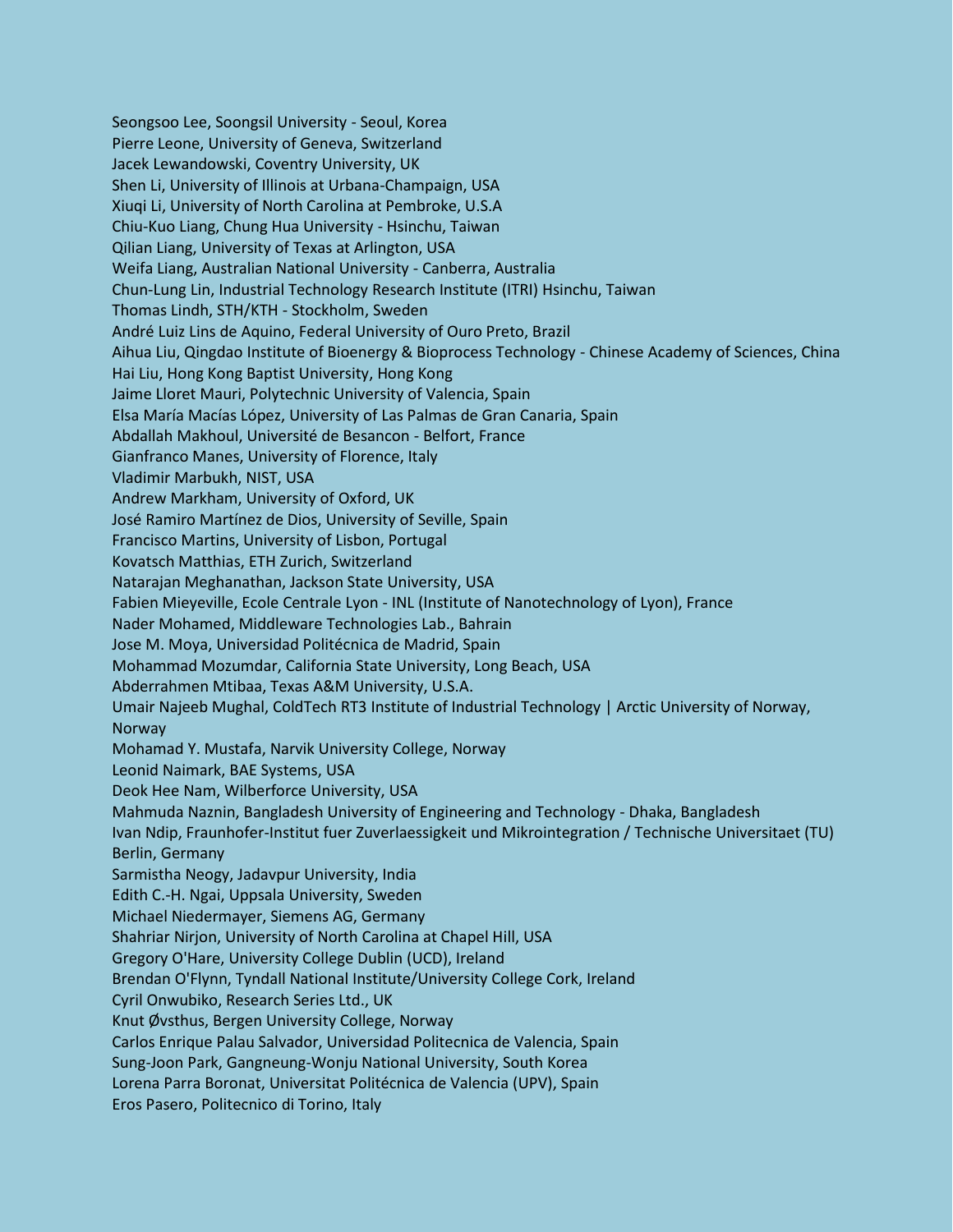Animesh Pathak, Inria Paris-Rocquencourt, France Leonidas Perlepes, University of Thessaly, Greece Dirk Pesch, Cork institute of Technology, Ireland Patrick Pons, CNRS-LAAS, France Miodrag Potkonjak, University of California - Los Angeles, USA Shrisha Rao, International Institute of Information Technology - Bangalore, India Shahid Raza, Swedish Institute of Computer Science (SICS) – Stockholm, Sweden Yenumula Reddy, Grambling State University, USA Mark Reed, Yale School of Engineering & Applied Science, USA Juan Reig Pascual, Polytechnic University of Valencia, Spain Càndid Reig, University of Valencia, Spain Tor Arne Reinen, SINTEF ICT, Norway Biljana Risteska Stojkoska, University "Ss. Cyril and Methodius", Macedonia Joel Rodrigues, University of Beira Interior, Portugal Laura Margarita Rodríguez Peralta, Universidad Popular Autónoma del Estado de Puebla - UPAEP, Puebla, México Lorenzo Rubio-Arjona, Universidad Politécnica de Valencia, Spain Ulrich Rückert, Bielefeld University, Germany Teng Rui, National Institute of Information and Communication Technology, Japan Jorge Sá Silva, University of Coimbra, Portugal Tapio Saarelainen, Army Academy, Finland Sicari Sabrina, University of Insubria, Italy Husnain Saeed, National University of Sciences & Technology (NUST), Pakistan Addisson Salazar, Polytechnic University of Valencia, Spain Francisco Javier Sánchez Bolumar, ADIF, Spain Olga Saukh, ETH Zurich, Switzerland Kamran Sayrafian, National Institute of Standards & Technology, USA Elad Michael Schiller, Chalmers University of Technology, Sweden Leo Selavo, University of Latvia, Latvia Sandra Sendra Compte, Polytechnic University of Valencia, Spain Kuei-Ping Shih, Tamkang University - Taipei, Taiwan Simone Silvestri, Sapienza University of Rome, Italy Francesco Simeone, University "Sapienza" of Roma / INFN-Roma, Italy Andrzej Skowron, University of Warsaw, Poland K M Sunjiv Soyjaudah, University of Mauritius, Mauritius Grigore Stamatescu, University Politehnica of Bucharest, Romania Yannis Stamatiou, University of Patras, Greece Razvan Stanica, National Polytechnic Institute of Toulouse, France Kris Steenhaut, Vrije Universiteit Brussel, Belgium David Stork, Rambus Labs, USA David Sundaram, University of Auckland, New Zealand Ewa Szynkiewicz, Warsaw University of Technology, Poland Muhammad Tariq, Waseda University - Tokyo, Japan Rolf Thomasius, Technische Universität Berlin, Germany Vassilis Triantafillou, Technological Educational Institution of Messolonghi, Greece Neeta Trivedi, Aeronautical Development Establishment- Bangalore, India Wilfried Uhring, University of Strasbourg, France Fabrice Valois, INRIA SWING / CITI, INSA-Lyon, France